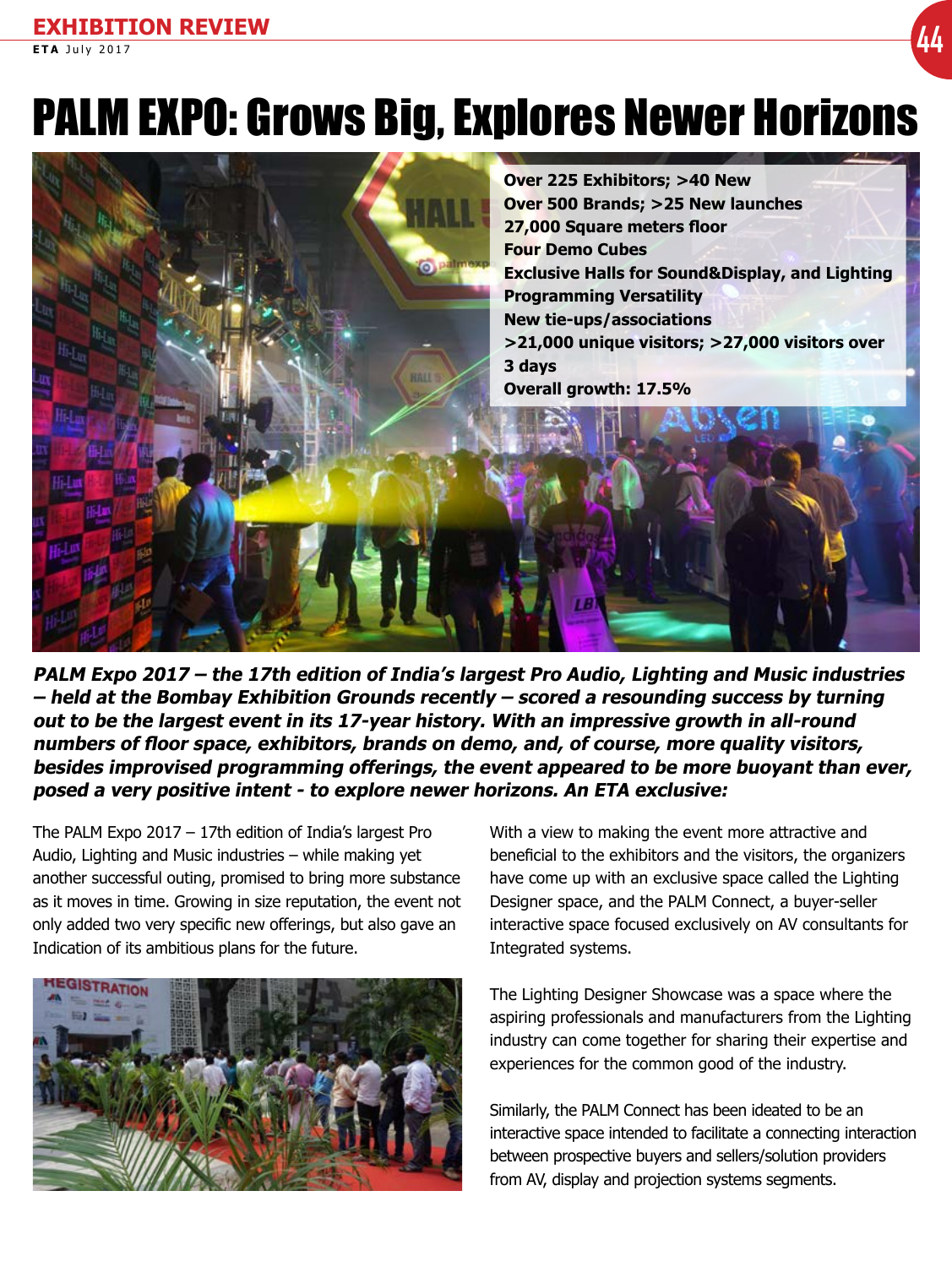## **EXHIBITION REVIEW EXTREM TECH REVIEW** (4<mark>5</mark>

"The industry has been expanding, and so have been the expectations," says Ramesh Chetwani of the PALM Expo. "Visitor profile has been widening year after year, they come with bigger expectations, and exhibitors too want more and more market-interactive opportunities on the show floor," he explains. "As it is, it's been a constant endeavour at PALM Expo to explore newer opportunities to bring more value-adds to the exhibitors and visitors; these initiatives are just part of the same endeavour."



Says Anil Chopra, the Director of PALM Expo: "PALM is the 'the platform' for the Pro Audio, Lighting and Music industries in the region. It has always lived up to the production industry's expectations, and it will strive to broaden the platform in display and projection segments as demanded by the growing community of AVSIs and Consultants. and we will address the wider ambits of the industry as we move in time."

There have been some incredible products on display, some of them coming to Indian market for the first time. More, there have been as many as six special product launch events organized by the exhibitors for their partners and potential clients, and there have been about a dozen new brand-distribution deals coming to the fore on the show floor.

"PALM is getting better, the organizational perfection, and the quality visitors," felt Naveen Sridhar, Director-Sales (SAARC), beyerdynamic. "It is the single largest platform for ProAudio industry, and coming here is a right step forward for the existing and the new comers as well."

"This event has everything that a Pro-Audio industry

professional can expect of," opines Gareth Coleman, International Sales Director at OHM, UK. While the British audio major, that became part of Vardhaman Mega Tech last year, had been a regular at the PALM, Lavoce Italia, the Italian speaker major has equally been excited.

Coming to the event and India, for the first time, through their newly appointed India Partner Narain Audio & Lighting LLP, Lavoce felt highly charged up and hoped for buoyant prospects in Indian markets.

"Indian market is huge, and its growing; we believe it's time we pitched in ourselves," said Kevin Shone, business development manager at the Italian speaker company Lavoce.



That the event organizers, this time, appeared cautious to monitor the footfalls, and figured that there have been as many as over 21,000 unique visitors was apparent from day one. Pleasantly, there have been a significant number of Professional AV Consultants, Integrators, Manufacturers and Academia Faculty who were otherwise not known to be PALM Expo visitors.

Stage Sound and Lighting segments apparently constituted the biggest chunk of the visitor footfalls while Consultants and SIs looking for solutions across AV, Audio –for-Video, cinema accounted for the second highest share. Studio recording and music production solutions represented the third segment, and the mix for each segment was a healthy average between professional talent and business buyers.

"ITE takes pride in ownership of this dynamic platform, infusing energy to the event entertainment industry in India," said Gordon Payne, Asia Regional Director, ITE Asia Exhibitions Limited, who own ABEC the organisers of PALM Expo India. "We are committed to develop content to drive professional growth in India's changing Stage Sound & light market," he said, adding, "the show's success can only be attributed to the enthusiastic attendance of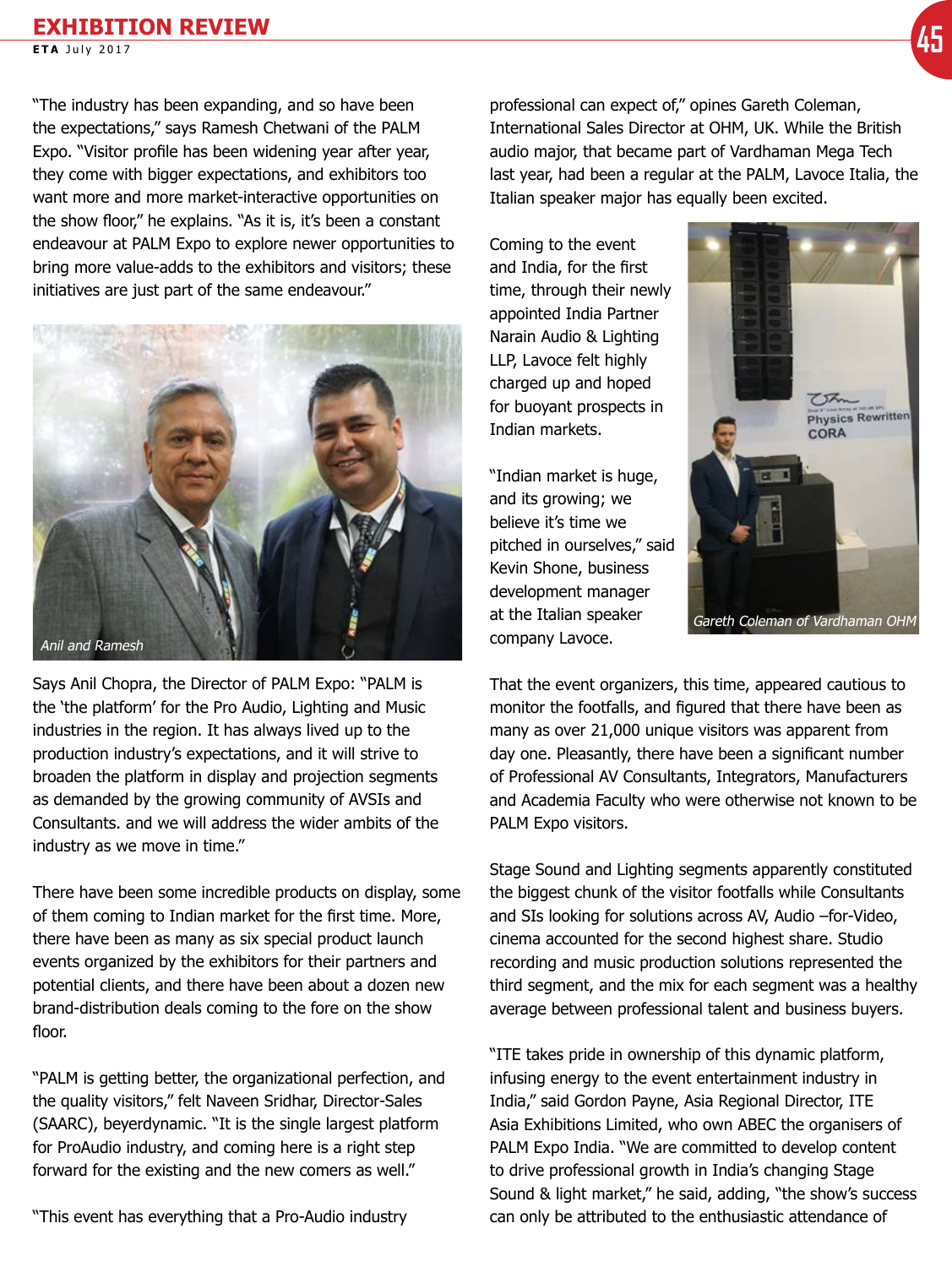trade professionals. ITE is happy to serve this dynamic community,"

Keeping in line with its reputation, PALM EXPO did have its own share of new launches and partnerships coming to the fore. Some of the important things to watch out were:

- Yamaha Music India's taking of NEXO as the latter's India **Distributor**
- Sun Infonet's bringing to India Belgian expertise Audio **Focus**
- Modern Stage Service Pvt Ltd's bringing in Australian LED solutions provider Enttec, besides launching the Farbe brand of AV control precision signal management solution
- Modern Stage Service's bringing in Dutch special effects solutions provider MagicFX, among others
- Narain Audio's appointment as India Distributor for Lavoce Speakers
- Sonodyne launching new ceiling and wall speakers, besides new ranges from Avant
- QSC, through its India partners introducing its K2 Series loudspeaker systems
- Japanese Projection solutions major Epson taking to PALM platform

"Indian market is vast, one of the rapidly growing in the region; and what better way to announce our coming here than a show like this," says Nicoloas Moreau, Director of Enttec. We are excited about our partnering with Modern Stage Service Pvt Ltd's through this platform."

It was equally so for Cars Dercksen, International Accounts Manager at MagicFX, the new partner onboard Modern Stage Service. "It feels great to be in a marketplace like this," Cars said. "We see a huge potential for our solutions here, and we believe our coming to this show opens up all that to us."

Says Pratik Wadhwa of Modern Stage Service Pvt Ltd: "PALM EXPO is the biggest show, not just for us, but the whole Professional Audio, and Entertainment industry in Southeast Asia region; It makes a great business sense to announce our initiatives and new solutions from this event platform, which is what our booth and product demos are about."

Evidently, MSSPL once again accounted for one of the largest floor spaces of the event, with the booth segmented into three parts one of which included an expansive space for demoing latest solutions in 3D projection mapping.

Modern Stage Service, on the other hand, demonstrating its range of products in Hall No.5, made a big splash of its entertainment solutions. Regular majors like Ansata, Harman, Hi-Tech Audio, Narain, and Sun Infonet made their routine big presence on the show floor with their latest.

"PALM 2017 welcomed 225 exhibitors across five halls and two demo grounds," said Manish Gandhi, Director and COO of ABEC Exhibitions & Conferences Pvt. Ltd., the organizers of the event. "This is the largest (PALM) expo replete with latest technology from leading brands from across the globe, exhibiting a huge diversity of products," he explained. "ABEC is proud to serve the Pro Sound & Lighting industry in this remarkable expo that saw over 30,000 trade visitors this year, and which we shall build bigger and better in 2018."

The most significant factor of PALM EXPO this year was the planning that went into segmenting the exhibitors. The main exhibition hall, or Hall No. 1 housed the Pro Audio, and Video/control solutions exhibitors, Stage Sound, Trussing and Rigging, and Lighting Design etc. were exhibited in Hall No. 5. This did provide for elimination of the regular apprehension of 'noise' on the show floor, though it did prop up occasionally. Nevertheless, it was remarkably cool, and provided for some serious business interactions.

### **The 18th edition of the event – PALM Expo 2018 – is scheduled to be held from 31 May to 2 June 2018.**

#### **From the Show Floor: Majors rule the roost**

The event regulars such as Harman, Hi-Tech Audio, Integrated Entertainment Solutions (IES), Modern Stage Service Pvt Ltd, Narain, and Sun Infonet accounted for a majority of floor space. On the other hand, Yamaha India in Hall No. 2 turned out to be the largest exhibitor of the event with large floor space.

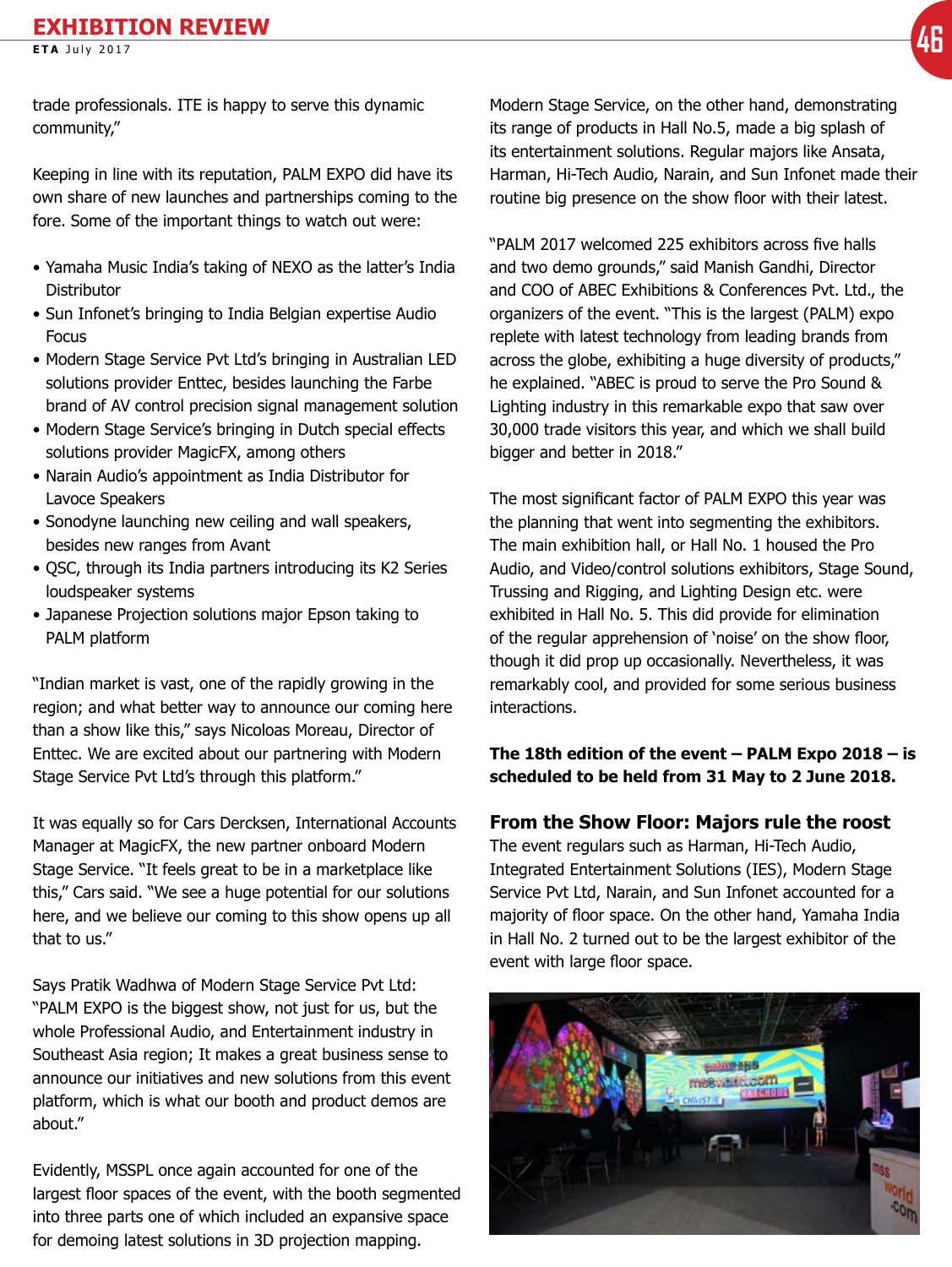Making arguably the most attractive visual splendour on the show floor, **Modern Stage Service Pvt Ltd** showcased solutions for entertainment and medical training purposes; a large curved screen with pulled out object images providing the 'depth' perspectives; a restaurant dining situation with digital surfaces for home or leisure entertainment purpose; and interactive mapping wall.

"It is an intense and ingenious amalgamation of technologies that we made here," explains Vijay Sabhlok of MSSPL, who apparently played central to the 3D mapping booth creation. "It is an interaction of IP protocols, edge blending projection, and content mapping, with WatchOut 6.0, the industry standard for server 6.2, playing at the heart of the lot."



Sasha Xiong (PR Lighting) and Dawinder Wadhwa (MSSPL)

According to him, the show was all about technologies that can be used in real life - both for entertainment and recreation, as well as for educational training. Mannequins can be used for training in healthcare/medical places, or for retail and fashion places, while the restaurant dining can be a WOW factor for fun dining. The interactive play can be used for diverse real time situations depending upon the requirement.

Adjacent to this, MSSPL displayed a wide array of its latest solutions that were highlighted by their newest addition Enttecc. The Melbourne, Australia-headquartered LED systems major decided to explore its Indian fortunes through MSSPL. "Their domain expertise and marketing competence, coupled with their service network are what made us partner with them," explains Nicolas Moreau, Director at Enttec. "Our solutions make situations like events, night clubs, and restaurants, and architectural places look stunningly different." With an award-winning technology innovation, the Enttec solutions can be the best choice for any lighting designer, he maintains.

MSSPL also launched its new brand – Farbe brand of AV control precision signal management solution. Explains Pratik: "Aimed at mid-range segment of entertainment industry comprising live events, rock shows, and even conferences, the system is a rugged and reliable, costeffective solution doing every signal control management. We intend to market it across the SAARC region."

On the other hand, in Hall No. 5, **Modern Stage Service** – headed by Varinder Wadhwa and Kartik Wadhwa – demonstrated a huge array of stage lighting and trussing solutions that comprised new launches from its Principals-MA Lighting and Showlite besides others.



From MA Lighting, the company launched the new Network Switch designed to simplify the set-up and management of today's lighting networks. A simple and intuitive web browser based user interface allows network optimisation with a few easy steps; it doesn't require specific networking knowledge. Standard lighting terminology is used allowing most common lighting protocols to be filtered via a web interface designed specifically for lighting technicians. Operational procedures can be standardized with these protocol filtering presets.

Experienced network engineers can also access advanced functionality in the tiered interface if needed. This ensures better production preparation while on-site solutions are available via a simple preset assignment.

The Switch is housed in a typically robust 1RU chassis, with colour coded group indicators front and rear. It provides a local display for port status, applied filters and recognised MA equipment. All connectors are Gigabit Ethernet via Neutrik etherCON plus two optional heavy duty fibre optic connectors from Neutrik or Fiberfox. The Switch ensures maximum performance by full throughput of all Gigabit ports and a bandwidth measurement system available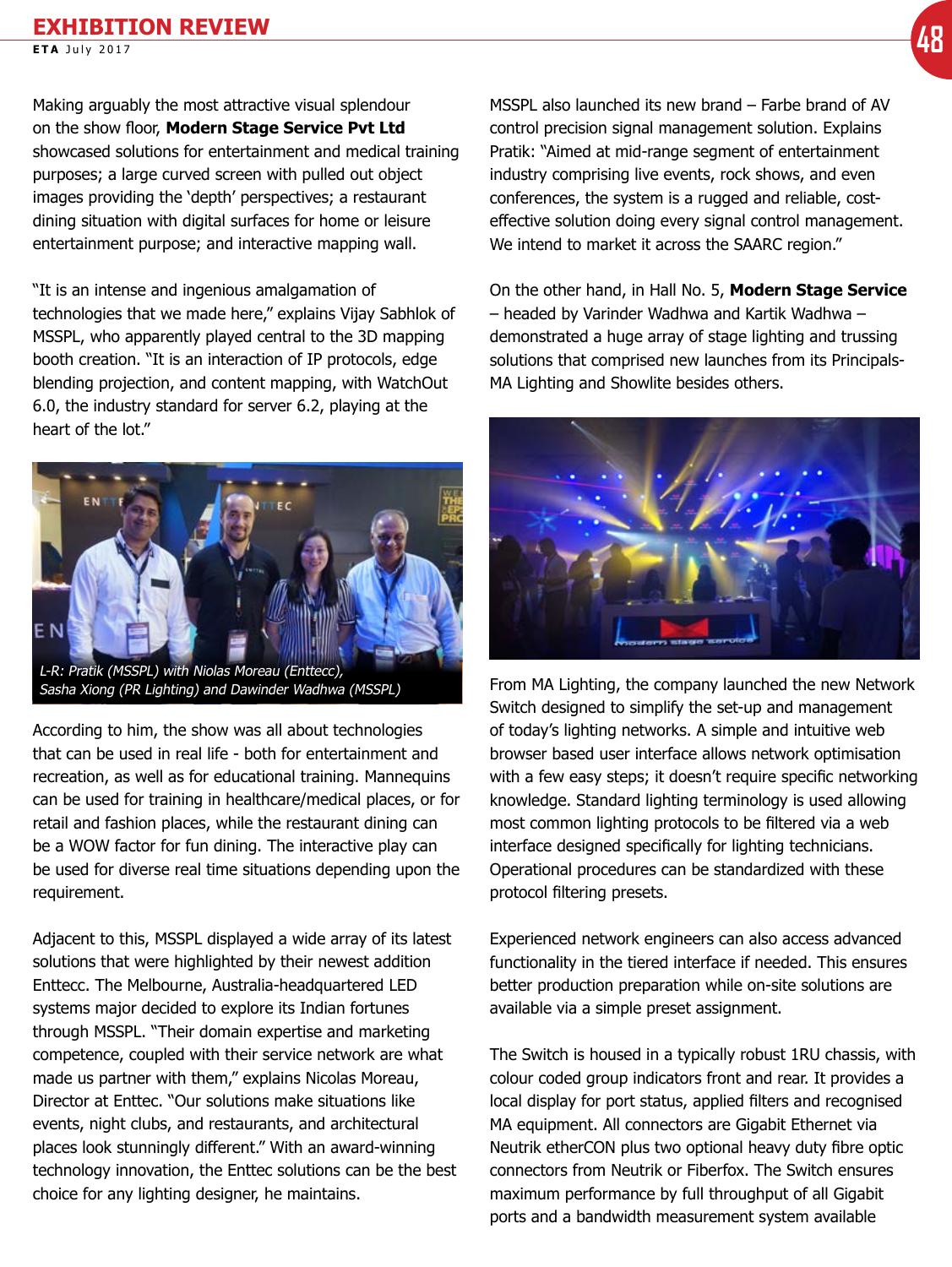via the front display to monitor the MA network switch performance.

The MA network switch is compliant with IEEE 802.3ab Gigabit Ethernet and can be merged into existing Ethernet networking infrastructures. The ability to define port filtering with the common entertainment protocols combined with standard Ethernet protocols like IGMP and RSTP allow the switch to perform best in fixed installation as well as in temporary installations.

From Showlite, the new launches comprised Raiden 1000 RGB LED colouring strobe, meant for colourful strobe effects and uniform RGB mixing system, and Vulcan 400 (LED blinder).



However, the highlight of the company showcasing was the demo of MagicFX product range from the Dutch special effects solutions provider that partnered with MSS for India distribution. "The MagicFX virtually produces magical effects- meant for any special occasion, private or official," explained Cas Dercksen, International Accounts Manager with the Dutch company. "We partnered with Modern Stage Service owing to their competence in the field, and strong network presence across the country," he said.

**Alphatec**, the Kolkata-based audio distributor brought to show a wide range of solutions from its principal the Music Group. The company displayed a whole big range from all its brands- Lab.gruppen; Midas; Klark Teknik;Tannoy and Behringer.

The Lab.gruppen' range included power amplifiers D10:4L; D20:4L;d40:4L; E2:2; E5:4; E10:4; Lucia 60/22 and 60/2M2. Midas range included a 12-input and 18-input digital mixers MR12 and MR18 while the Klark Teknik range included the DN 200 Active DI box, and DM8000 Advanced Digital Audio Processor. The Behringer range was



highlighted by its versatile U-Control UMX 610 keyboard controller while Tannoy had its TKT122 and 102 two-way loudspeakers o show.

beyerdynamic India exhibited a wide range of solutions that comprised beyer's legendary studio headphones DT 770; 880; and 990, TG Series wired microphones, and the TG 1000 Digital Wireless System.

"While the whole DT Series headphones come with unique qualities, the DT 770 has been the best seller in India and globally too," explains Naveen Sridhar, Sales Director-SAARC for beyerdynamic, with a live demo of the system. Drawing the viewers' attention among the TG Series wired microphones was the ribbon microphone – beyer being the only manufacturer in the world to make the system – it carries those unique characteristics that the competition cannot. "The M88 unit is truly special and legendary," explains Naveen for its high SPL, and sophisticated functionalities. The company displayed the units with full drumkit to facilitate discerning professionals to experience it live.



The TG 1000 Digital Wireless System was another special exhibit on beyerdynamic's booth. The unique feature of the system is that it is region agnostic- in terms of its frequency or spectrum stipulations or limitations. It can be configured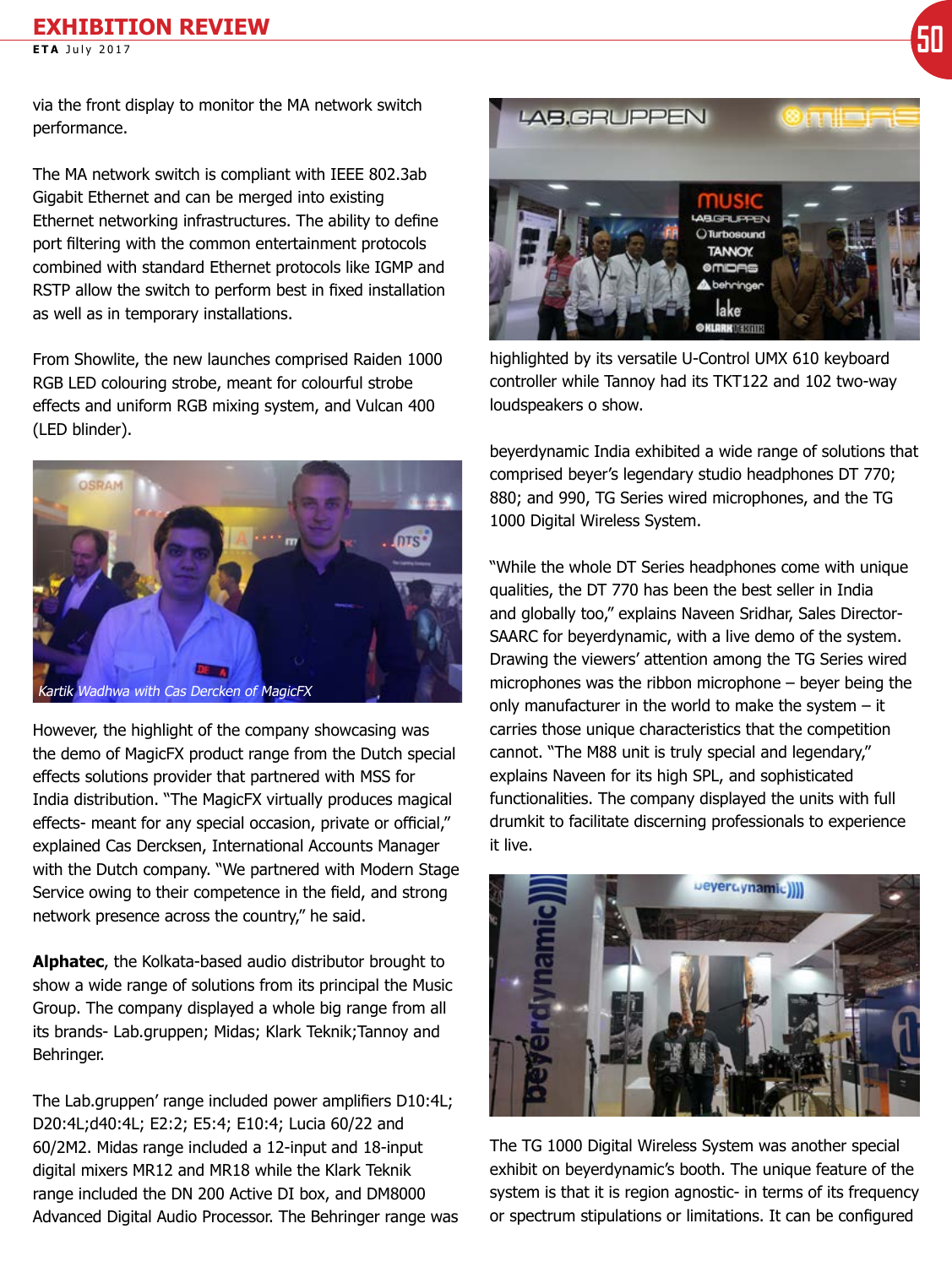## **EXHIBITION REVIEW EXTREM THE REVIEW CONSUMING THE REVIEW CONSUMING THE REVIEW CONSUMING THE REVIEW OF A SUBJECT POWER CONSUMING TO A SUBJECT POWER CONSUMING TO A SUBJECT POWER CONSUMING TO A SUBJECT POWER CONSUMING TO A SUBJECT POWER CONSU**

in any region in the world, taking the region's frequency. More, the system comes with low latency, better flexibility yet beautiful design while being rugged.

**Bose Professional** highlighted its exhibits with its latest ShowMatch DeltaQ loudspeakers and ControlSpace boardroom conferencing solution.



After taking a big gap, Hyderabad-based **H Audio** brought the British premium audio brand VOID to Palm 2017. "We have seen the market growing phenomenally in recent years; and there is a growing chunk of discerning buyers wanting premium/luxury audio experience," reasoned Venkat, the Director of H Audio, the India distributors of VOID Acoustics. "We have had some exciting success stories in recent months, and we believe platforms like this will contribute to furthering the brand across the premium seeking buyers," Venkat noted.

**Hi-Tech Audio Systems** brought to place its prestigious DiGiCo SD5 digital mixing console, along with the DiGiCo SD12, a smaller variant of the ambitious SD5.

The SD5's work surface is a low noise, heat dissipation surface benefiting from Hidden-til-lit (HTL) technology, yet its five digitally driven full colour TFT LCD screens, three of which are touch sensitive, have a new configuration that allows easy access to single or multiple users. There are also two interactive dynamic metering displays (IDM)) and instant access 'quick select' buttons which are positioned conveniently down the left side of the two channel screens for fast and intuitive navigation.

As standard, the SD5 comes with a 2Gb fibre optic system, which is capable of running 448 channels of I/O at 96kHz, plus 56 console-to-console tie lines, allowing connection to up to 14 of the SD-Series racks. There are three redundant MADI ports and local I/O includes eight microphone inputs,



eight line outputs and eight AES I/O (mono). The SD5 has 124 input channels; 56 configurable busses, plus up to 5.1 master; a 24 x 24 fixed matrix; DiGiTubes on every channel, buss and output; 24 assignable Dynamic EQ; 24 multiband compressors; 24 stereo effects; 32 Graphic EQ; 10 x 4 (40) RGB backlit macro buttons; plus the ability to add a Waves upgrade.

The other highlights of Hi-Tech exhibits included the RCF HDL30-A amps, and L-Acoustics' Syva segment source system.

**Integrated Entertainment Solutions (IES)** exhibited a vast range of solutions from Avolites, Powersoft, Titan and Martin Audio. The highlight of the ranges on show, was, the CDD Live 218 dual driver, direct radiating powered subwoofer coming to the show as the latest launch from Martin Audio.

**Narain Audio**, the Mumbai-based audio distributor brought to show its latest principal Lavoce Italiana speakers, among a host of other solutions.

Kolkata-based audio manufacturer and distributor **Sonodyne International**, keeping in line with its tradition, introduced a range of speaker solutions for both Pro Audio and Cinematic applications. The new launches included ceiling and in-wall products meant for high quality installations. The key innovations in this range are new transducers magnetic grills, and new moulds across the range.

For the installed space, Sonodyne launched a complete new range of wall mount speakers fettering new moulds, and transducers.

More, augmenting the Sonus range from Avant, Sonodyne introduced new kevlar woofers, the 2.5 way crossover for improved transparency, and overall SPL. The new enclosure